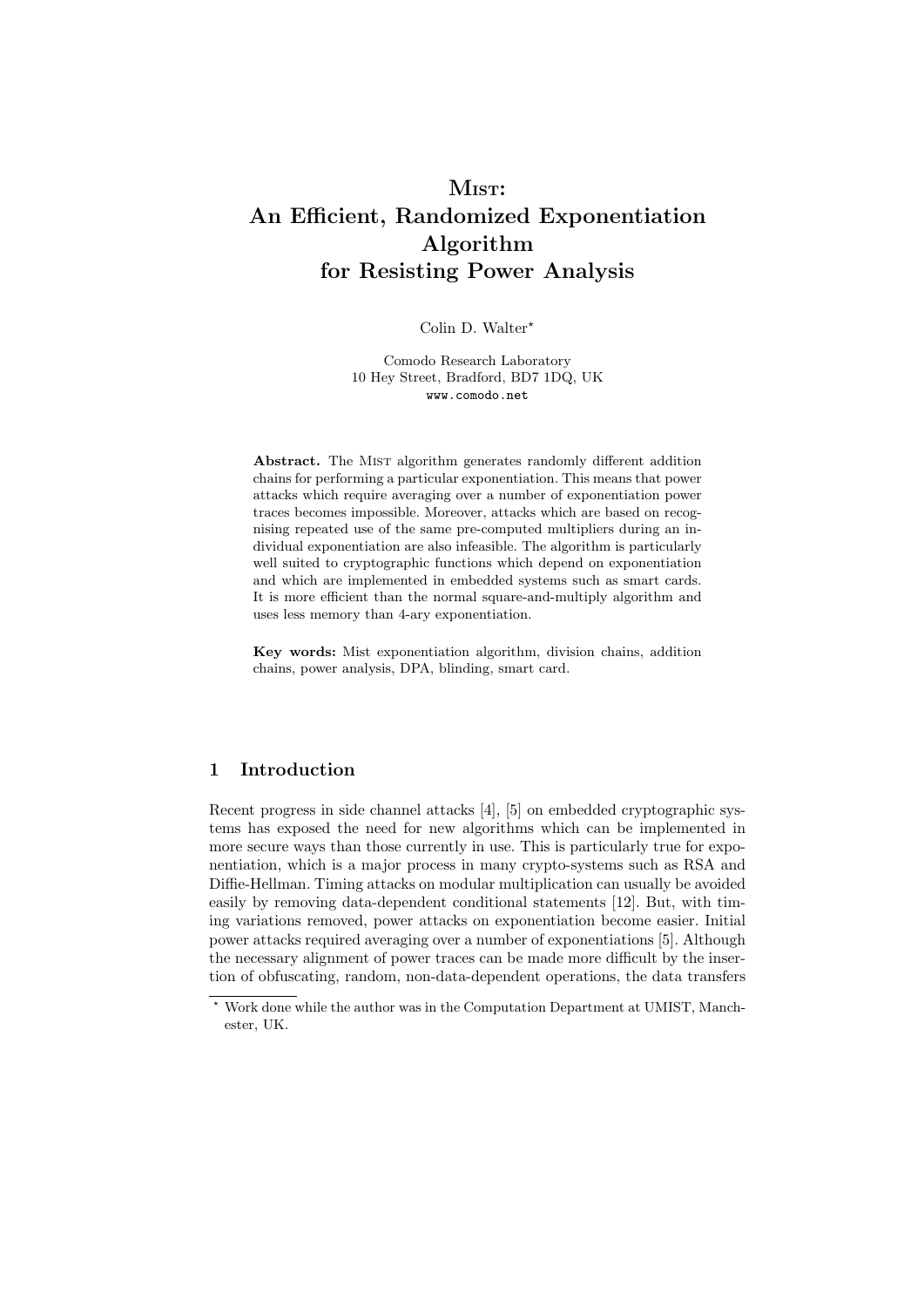between operations usually reveal the commencement of every long integer operation very clearly. Fortunately, such attacks can be defeated by modifying the exponent e to  $e+rg$  where r is a random number and g is the order of the (multiplicative) group in which the exponentiation is performed [4]. This results in a different exponentiation being performed every time.

However, the author showed recently [11] that there were strong theoretical grounds for believing that, given the right monitoring equipment [2], it would be possible to break the normal  $m$ -ary exponentiation method  $[3]$  and related sliding windows techniques using a single exponentiation. This method relies on being able to recognise the same multipliers being reused over and over, namely the pre-computed powers of the initial text, and requires no knowledge of the modulus, input text or output text. It renders useless the choice of  $e+rg$  as a counter-measure, even for the case of  $m = 2$ , namely the standard square-andmultiply algorithm.

In an embedded system, the re-use of the same multipliers is useful because it reduces data movement. However, if such re-use is dangerous, other methods must be employed. Performing square-and-multiply in the opposite direction, namely consuming exponent bits from least to most significant, is the obvious starting point. With a random variation in the exponent as a counter-measure, this seems to defeat the attacks mentioned so far. Unfortunately, long integer squares and multiplications are among the easiest operations to distinguish in integer RSA [7]. Even the movement of data is different for the two operations. Thus an exponentiation algorithm is required which does not reveal its exponent through knowledge of the sequence of squares and multiplies.

A novel exponentiation algorithm is presented here which avoids all of the above-mentioned pitfalls. It can also be combined with most other countermeasures, such as using  $e+rq$  instead of e. It relies on the generation of random addition chains [3] which determine the operations to be performed, and is based on previous work by the author [9] for finding efficient exponentiation schemes. This earlier work required extensive computation to establish near optimal addition chains, and so it is by no means obvious that the method can be used on-the-fly without an impractical overhead. Clearly, such computation can be performed in the factory prior to the production of an embedded crypto-system, and then each individual item can be issued with a different embedded addition chain which, although efficient, must be re-used on each exponentiation and is incompatible with the  $e+rq$  counter-measure [1].

Here we develop that algorithm to the point where it is possible to efficiently generate fresh, efficient addition chains for any exponent and every exponentiation. The main aim here, besides presentation of the algorithm itself, is to establish that it has a time complexity better than square-and-multiply, and to note that, as far as space is concerned, only three long integer registers are required for executing the addition chain operations.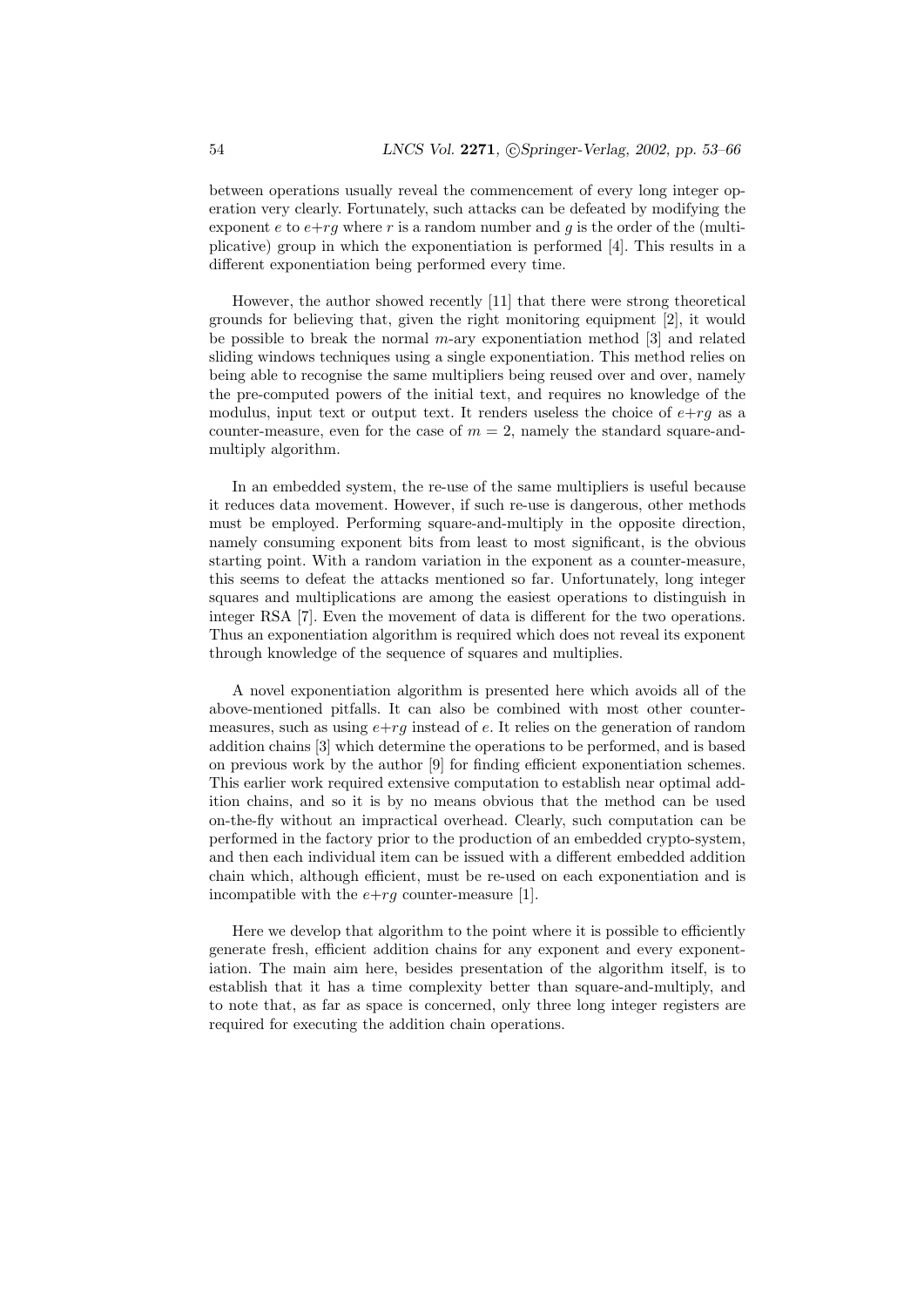## 2 The MIST Algorithm

For notation, let us assume that  $M^E$  has to be computed. D will always represent a "divisor" in the sense of  $[9]$ , and R a residue modulo D. A key ingredient of this algorithm is that we can efficiently compute both  $A^R$  and  $A^D$  from A using a single addition chain. A set of divisors is chosen in advance, and an associated table of these addition chains is stored in memory. Several variables are used in the code below. There are three which contain powers of  $M$ , namely  $StartM$ ,  $TempM$  and  $ResultM$ . Rather than destroy the initial value of  $E$ , we also use a variable called  $RemE$  which represents the power to which  $StartM$  still has to be raised before the exponentiation is complete. When the divisor set consists of the single divisor 2, the algorithm simplifies to the following right-to-left binary exponentiation algorithm, that is, to the standard version of square-and-multiply in which the least significant exponent bit is processed first:

Right-to-Left Square-and-Multiply Exponentiation Algorithm

```
{ Pre-condition: E \geq 0 }
RemE := E :
StartM := M:
ResultM := 1While RemE > 0 do
Begin
   If (RemE mod 2) = 1 then
      ResultM := StartM×ResultM ;
   StartM := StartM<sup>2</sup> ;
   RemE := RemE div 2 ;
   {Loop invariant: M^E = StartM^{RemE} \times ResultM }
End ;
{ Post-condition: ResultM = M^E}
```
Thus  $StartM$  contains the initial value M raised to a power of 2, and it is the starting point for each loop iteration.  $ResultM$  is the partial product which contains  $M$  raised to the power of the processed suffix of  $E$  and ends up containing the required output.

Without the *essential* random feature made possible by a larger divisor set, this is an insecure special case of Mist. In fact, we are assuming that the attacker can distinguish between squares and multiplies. Hence he can read off the bits of the exponent in the above from the sequence of long integer instructions which he deduces. However, unlike the left-to-right version of square-and-multiply, both arguments in the conditional product are now changed for every multiplication. This, at least, makes an attack of the type [11] impractical.

Next is the generalisation of this, which is named "MIST" because of its use in obscuring the exponent from side channel attacks. For convenience and comparison, the processing of the exponent  $E$  is presented as being performed within the main loop. In practice, it *must* be scheduled differently. As will be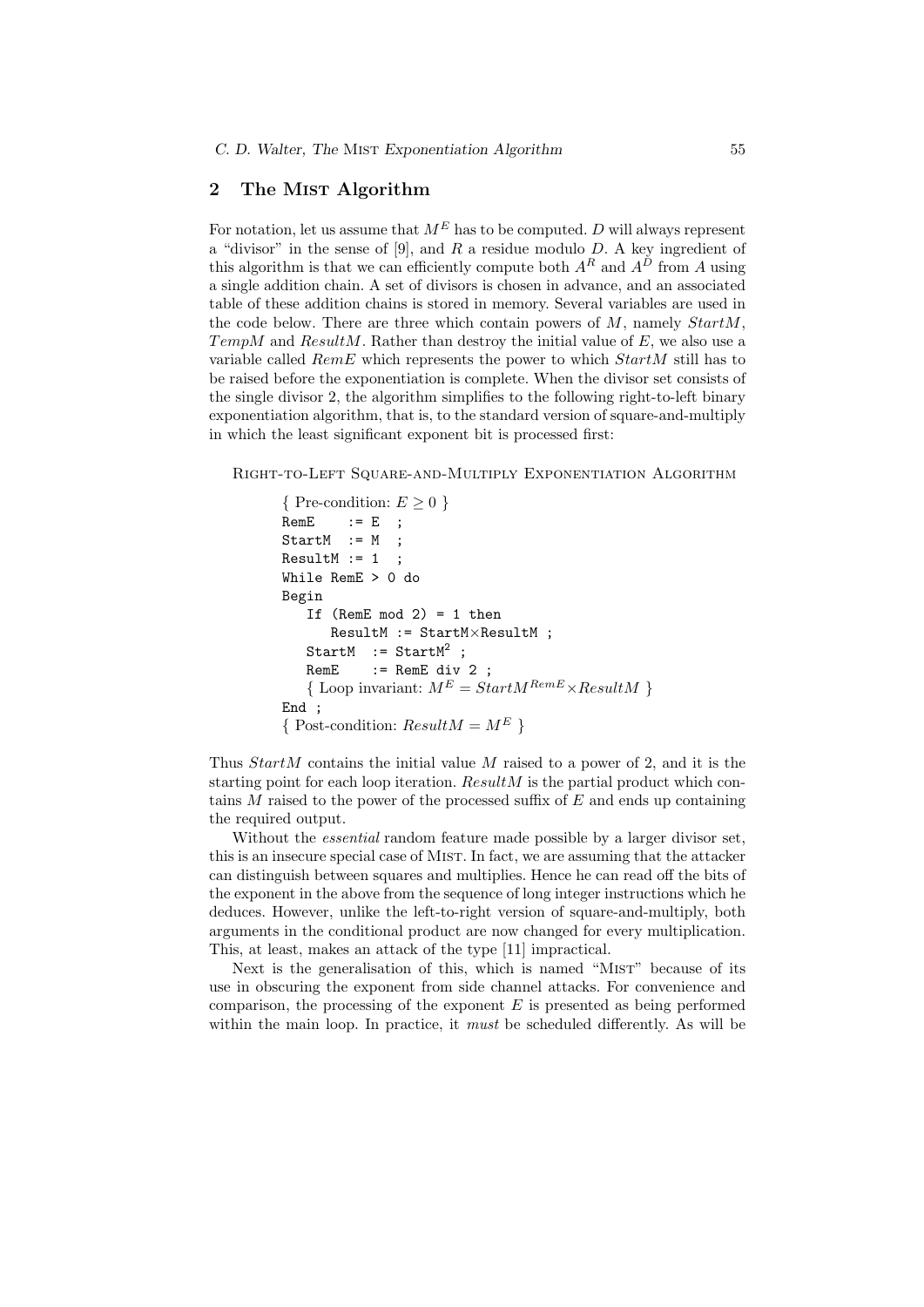pointed out below, the illustrated processing order is insecure from the point of differential power analysis because it can reveal the random choice of the divisor D, which must remain secret. In fact, the choices of divisors and computations with the exponent must be done initially in a secure way, or at least interleaved with the long integer operations in a more considered way. To be even more precise, the complete schedule of long integer operations, i.e. the addition chain which determines the exponentiation scheme, should be computed with great care in order to hide the choice of divisors.

THE MIST EXPONENTIATION ALGORITHM { before proper re-scheduling of addition chain choices }

```
{ Pre-condition: E \geq 0 }
RemE := E;
StartM := M ;
ResultM := 1 ;
While RemE > 0 do
Begin
   Choose a random "divisor" D ;
   R := RemE mod D;
   If R \neq 0 then
       ResultM := StartM<sup>R</sup> \times ResultM :
   StartM := StartM<sup>D</sup> ;
   RemE := RemE div D;
   {Loop invariant: M^E = StartM^{RemE} \times ResultM }
End ;
{ Post-condition: ResultM = M^E}
```
Observe that there are no powers of  $M$  which are repeatedly re-used during the exponentiation, so that the attack described in [11] on a single exponentiation is inapplicable in its current form. Also, the random choice of divisors achieves different exponentiation schemes on successive runs and so makes impossible the usual averaging process required for differential power analysis [5].

For the proof of correctness, it is immediate that the stated invariant

 $M^E$  = Start M<sup>RemE</sup> × Result M

holds at the start of the first iteration of the loop. Because initial and final values of RemE for one loop iteration satisfy

$$
RemE_{Initial} = D \times RemE_{Final} + R
$$

it is easy to check that if the invariant holds at the start of an iteration then it holds again at the end of the iteration. Consequently, the invariant holds at the end of every iteration. In particular, at the end of the last iteration, we have  $RemE = 0$  and hence, by simplifying the invariant,  $ResultM = M<sup>E</sup>$ . So  $ResultM$  yields the required result on termination. Needless to say, termination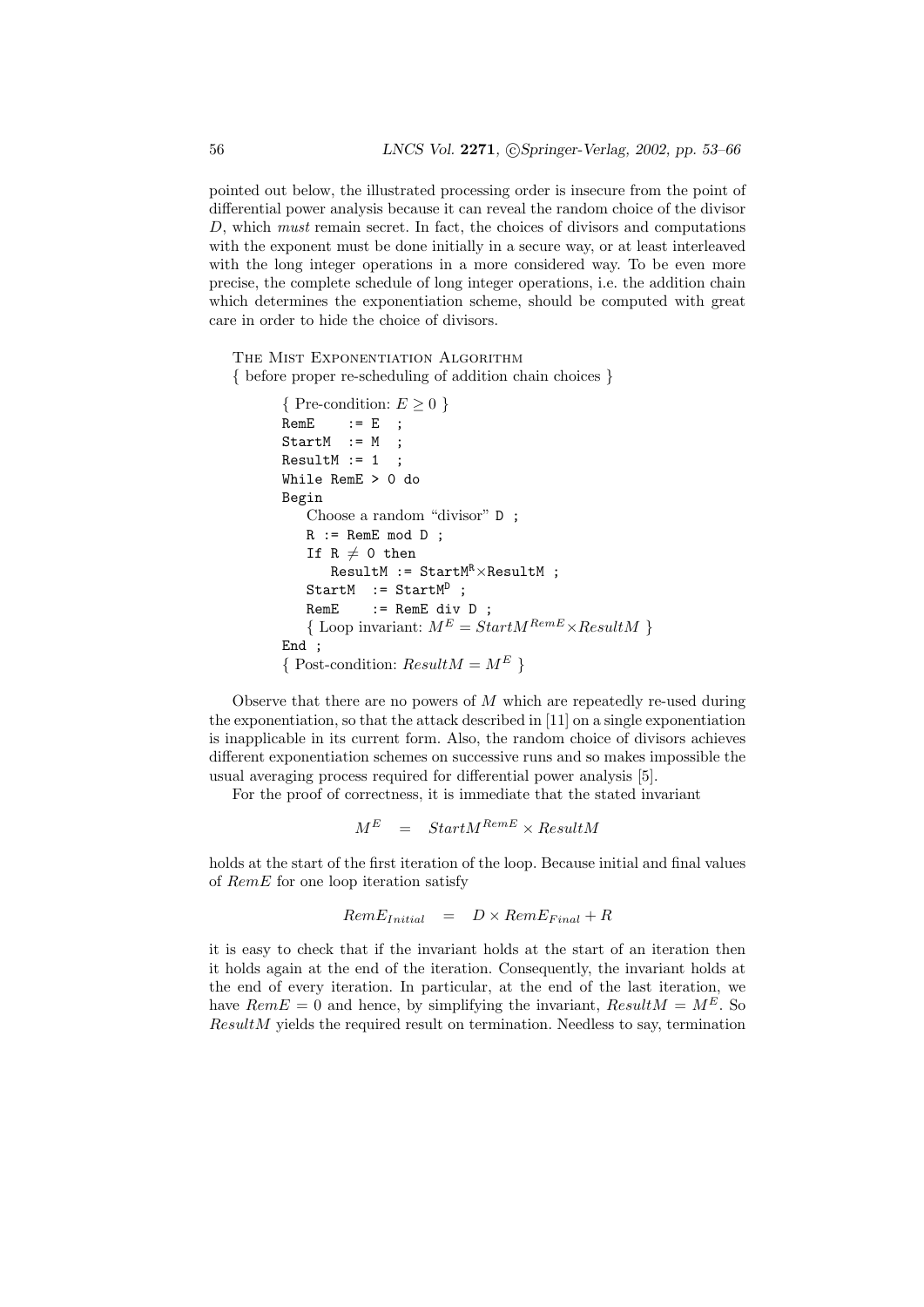is guaranteed because only divisors greater than 1 are allowed, and so RemE decreases on every iteration.

The choices of divisor set and associated addition chains for each residue R are made with security and efficiency in mind. In particular, for efficiency the choice of addition chain for raising to the power  $D$  always includes  $R$  so that the computation of  $StartM<sup>D</sup>$  provides  $StartM<sup>R</sup>$  en route at little or no extra cost. Thus, these two power computations are not performed independently, as might be implied by the code. They are to be implemented so that  $StartM<sup>D</sup>$ uses all the work done already to compute  $StartM<sup>R</sup>$ . So, in the case of RSA, the main cost of a loop iteration is only the cost of computing  $StartM<sup>D</sup>$  plus the conditional extra multiplication involving ResultM. In terms of space, an extra long integer variable  $TempM$  is required to enable the addition chain operations to be carried out. Its value is always a power of the value of StartM at the beginning of the main loop above, but its value does not need to persist between successive iterations of the loop. Of course, on the final iteration, once  $StartM<sup>R</sup>$ has been computed there is no need to continue to compute the rest of  $StartM<sup>D</sup>$ . Likewise, the initial multiplication of  $ResultM$  by 1 can be easily omitted.

For security reasons, some care is necessary in the initial choice of divisor set and addition chains, and in how and when the divisors are chosen for each exponentiation. The selection of the divisor and associated addition chain instructions can be performed by the CPU on-the-fly while the exponentiation is performed in parallel by the co-processor, or it can be done in advance when there is no co-processor. At any rate, these computations must be scheduled so as not to reveal the end points of each iteration of the main loop. Otherwise, the number and type of long integer operations during the loop iteration may leak the values of  $D$  and  $R$ , enabling  $E$  to be reconstructed.

A typical safe set of divisors is {2,3,5}. If the exponent is represented using a radix which is a multiple of every divisor (say 240 in this case if an 8-bit processor is being used) then the divisions of the exponent by D become trivial. So, over and above the operations for executing the addition chain, the cost of the algorithm is little more than that for calling the random number generator to select each D.

## 3 The Addition Sub-Chains and Space Requirements

When divisor choices are made during pre-processing, the sequence of operations to perform the exponentiation is stored as an addition chain [3]. For a safe implementation, the pattern of squares and multiplies in this chain must not reveal too much about the divisors and residues. However, for the complexity considerations of this and the following section, we only need to look at the subchain associated with a single divisor. Such subchains can be concatenated to yield an addition chain for the whole exponentiation, if desired.

Let us choose the divisor set to be  $\{2,3,5\}$ . The full list of minimal addition subchains can be represented as follows: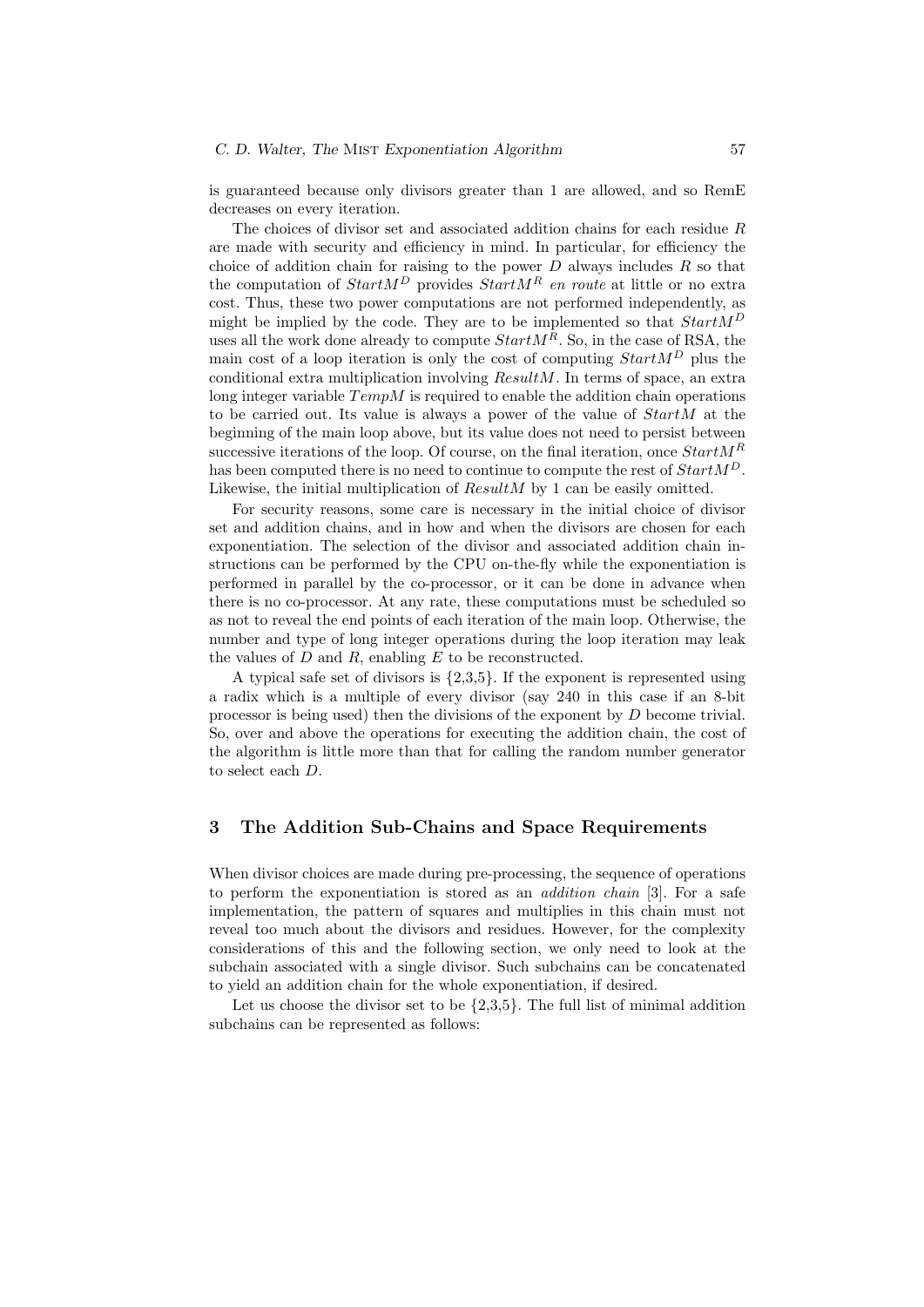| $1+1=2$        | for divisor 2 with any residue $R$                                  |
|----------------|---------------------------------------------------------------------|
| $1+1=2, 1+2=3$ | for divisor 3 with any residue $R$                                  |
|                | $1+1=2$ , $1+2=3$ , $2+3=5$ for divisor 5 with any residue except 4 |
|                | $1+1=2$ , $2+2=4$ , $1+4=5$ for divisor 5 with any residue except 3 |

The third case corresponds to using an initial  $M<sup>1</sup>$  to compute  $M<sup>2</sup>$  with one multiplication, then  $M^3$  with another multiplication, and finally  $M^5$  with a third multiplication. The first three addition chains provide  $M^R$  when R is 0, 1, 2 or 3: for  $0 < R < D$  the chain already contains the value of R, while the case  $R = 0$  requires no multiplication and so 0 does not need to appear. The last addition chain can be used when  $R = 4$ . Minimal here means that any other addition chains which give a power equal to the divisor are longer. The subchains above are minimal. To achieve the fastest exponentiation, we will not include longer chains. However, there may be extra cryptographic strength in extending the choice in such a way.

There is no instruction which updates the value of  $ResultM$  in the above addition subchains, but it can be represented explicitly using the following notation. Suppose we number the registers 1 for  $StartM$ , 2 for  $TempM$  and 3 for  $ResultM$ . Then the subchains can be stored as sequences of triples  $ijk \in \{1,2,3\}^3$ , where  $ijk$  means read the contents from registers i and j, multiply them together, and write the product into register  $k$ . In particular,  $ResultM$  will always be updated using a triple of the form i33 and 3 will not appear in triples otherwise. Now, adding in the instruction for updating  $ResultM$  yields the following as a possible list of subchains, with one representative for each divisor/residue pair  $[D, R]$ . Such a table requires only a few bytes of storage.

| [2,0]  | (111)                |
|--------|----------------------|
| [2,1]  | (112, 133)           |
| [3,0]  | (112, 121)           |
| [3,1]  | (112, 133, 121)      |
| [3, 2] | (112, 233, 121)      |
| [5,0]  | (112, 121, 121)      |
| [5,1]  | (112, 133, 121, 121) |
| [5, 2] | (112, 233, 121, 121) |
| [5,3]  | (112, 121, 133, 121) |
| [5,4]  | (112, 222, 233, 121) |

Table 3.1. A Choice for the Divisor Sub-Chains.

Many other choices are possible. In particular, we might prefer to preserve the location of  $StartM$  to be in register 1 from one divisor to the next. This could be achieved by choosing  $(133, 111)$  instead of  $(112, 133)$  for  $[2,1]$ . Then subchains of triples  $ijk$  could be concatenated without modification to provide the complete exponentiation scheme. However, for the given subchain, the new value for  $StartM$  is in register 2 instead of register 1. Rather than waste time copying, the computation should continue with 2 as the address for  $StartM$ , and the next subchain then has to be updated with the register addresses 1 and 2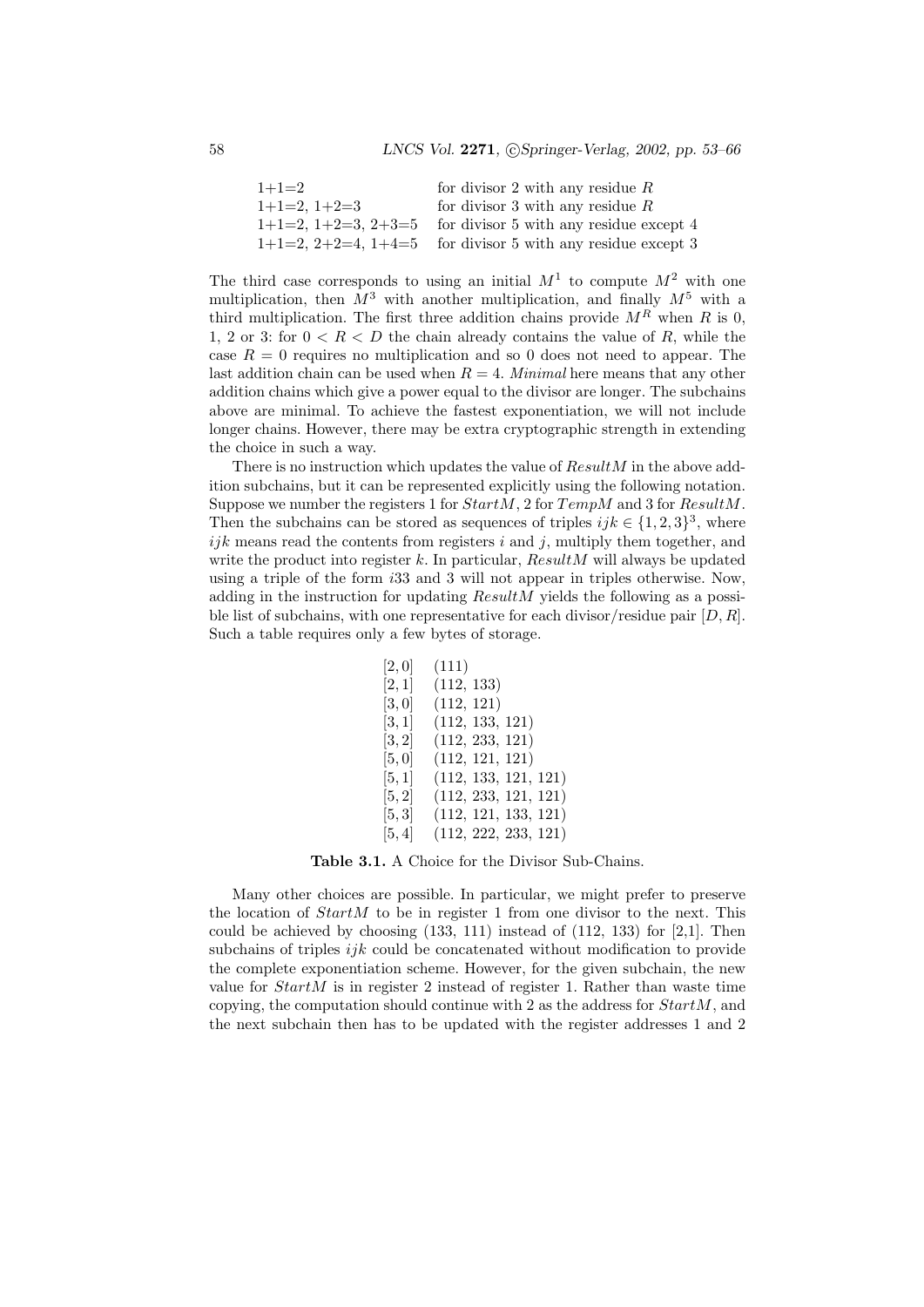#### C. D. Walter, The Mist Exponentiation Algorithm 59

interchanged. However, as noted in the penultimate section, this apparently less obvious choice for [2,1] makes the implementation more secure against differential power analysis.

Following this last remark, it is clear that we could provide an additional source of randomness by writing the product into any register whose current contents are no longer required [6]. Thus the purpose of each register can be changed. If we include every possible minimal addition subchain with such variations, then we obtain 2, 6, 2, 6, 4, 4, 16, 8, 4 and 4 possibilities respectively for the 10 divisor/residue cases. The storage is still only a few bytes, but it provides an extra source of randomness which may provide added security.

Thus the space order required for MIST is low. In the next section we turn to the time complexity, which we measure in terms of the number of multiplications in the exponentiation scheme.

### 4 The Time Complexity

The usual square-and-multiply algorithm uses  $1.5\times \lfloor \log_2 E \rfloor$  multiplicative operations (including squarings) on average and a maximum of at most  $2\times \log_2 E$ . In this section almost the same upper bound will be established for MIST, and an improved average. In practice the variance is very small. Consequently, if a pre-computed scheme involved more than  $1.5\times|\log_2 E|$  multiplications, say, it could be abandoned and an alternative scheme computed.

Theorem 4.1 Assume minimal subchains are provided as above for the divisor set  $\{2,3,5\}$  and  $E > 0$ , and unnecessary initial and final multiplications have been omitted. Then the maximum number of operations in an addition chain for E is at most  $2 \log_2 E$  with equality possible only for  $E=1$ .

**Proof.** We use a proof by descent: assuming  $E$  is a smallest counter-example, we will construct a smaller counter-example  $E'$  for which the theorem fails. Such a contradiction will prove the theorem.

First assume that at least two divisors are required to reduce the minimal counter-example  $E$  to 0. We will consider the three choices for the first divisor of  $E$  in turn.

Suppose the first divisor is 3. Then  $E' = E$  div 3 is the next value of  $RemE$ after E and  $3E' \leq E$ . Let m be the number of multiplications for E, and k the number for this first divisor 3. Then  $k = 2$  or 3, so that  $k < 2(\log_2 3) \approx 2 \times 1.585$ . By assumption,  $m \geq 2 \log_2 E$ . So  $m \geq 2 \log_2(3E') = 2 \log_2(E') + 2(\log_2 3)$  gives  $m-k > m-2(\log_2 3) \geq 2\log_2 (E')$ . But  $m-k$  is the number of multiplications for  $E'$ . Hence we obtain a smaller  $E$  for which the theorem does not hold. This is a contradiction unless  $E' = 0$ . However, that is impossible as there is another divisor in the exponentiation scheme.

Similarly, suppose the first divisor is 5 and  $E'$  is the next value for  $RemE$ . Then the associated subchain requires  $k = 3$  or 4 multiplications, so that  $k <$  $2(\log_2 5) \approx 2 \times 2.322$ . Thus, a similar argument yields a contradiction again.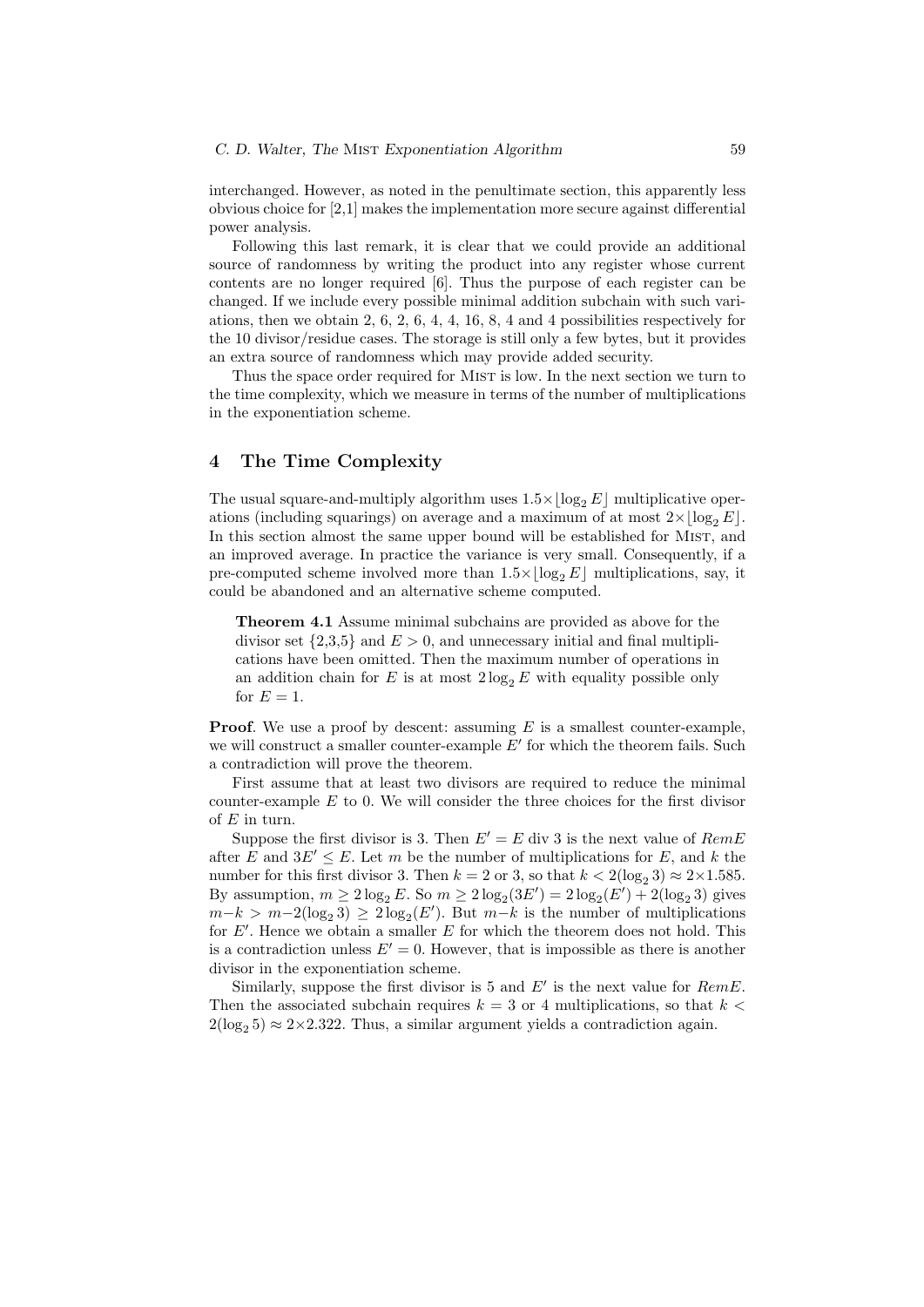Lastly, suppose the first divisor is 2 and  $E'$  is defined again as the next value for RemE. If E is odd, then  $2E' < E$  and the corresponding division requires  $k = 2 = 2(\log_2 2)$  multiplications. By assumption,  $m \ge 2 \log_2 E > 2+2 \log_2 E'$ . So the number of multiplications used by  $E'$  is  $m-2 > 2 \log_2(E')$  and  $E'$  is also a failing instance unless  $E' = 0$ , which is a contradiction as there is still another divisor to come. On the other hand, if  $E$  is even, then the corresponding division requires  $k = 1$  multiplication. By assumption,  $m \geq 2 \log_2 E = 2 + 2 \log_2 E'$ . So the number of multiplications used by  $E'$  is  $m-1 > 2 \log_2(E')$  and  $E'$  is also a failing instance unless  $E' \leq 0$ , which, as before, is a contradiction.

It remains to consider the cases of a single divisor reducing  $E$  to 0. For all of these, the chosen divisor satisfies  $D > E$  since E div  $D = 0$  and so  $R = E$ . The only multiplications are those which construct  $M^E$ . For  $E = 1, 2, 3, 4$  the number of multiplications are 0, 1, 2 and 2 respectively, all of which satisfy the theorem. Hence, by the method of descent, there are no failing instances, and the theorem holds.  $\Box$ 

It may be worth noting that removal of a divisor 3 or 5 at any point from the addition chain for  $E$  (other than the last) yields a chain for which the bound in the theorem is tighter. The same is true when the divisor is 2 and the residue 0. Thus, the tightest bounds (i.e. the most multiplications for given  $E$ ) will occur when only divisor 2 is chosen and the residue is always 1. Then  $E = 2<sup>n</sup> - 1$  for some n and E requires  $n-1$  subchains of 2 operations to reduce  $RemE$  to  $2<sup>1</sup>-1$ , leading to 2n−2 operations in all. So  $2\times \log_2 E$  would normally hold as an upper bound. However, it requires more care to establish the exceptions for this slightly better bound.

## 5 A Weighting for the Choice of Divisor

Suppose  $k$  is the number of multiplications required for the divisor/residue pair  $(D, R)$ . The result of picking divisor D is that  $RemE$  is reduced by a factor which is very close to  $D$ , especially when  $RemE$  is large. So, we would expect the total number of multiplications to be close to  $k \log_D E$  if  $(D, R)$  occurred for every divisor. Consequently, the cost of using  $(D, R)$  is proportional to  $k/\log D$ . We might use this to bias the choice of divisor in an attempt to decrease the number of multiplications. However, this is not the best measure because the effect of larger divisors is longer lasting than that of smaller divisors. A small divisor with many multiplications, which is expected to be followed by divisors with an average number of multiplications, may be a better choice than picking a larger divisor with a better, but poorer than average, ratio  $k/\log D$  (see [9]).

Suppose  $\alpha$  is the average number of multiplications required to reduce E by a factor of 2. Then reducing E by a factor F will require  $\alpha \log_2 F$  multiplications, on average. For the usual square-and-multiply algorithm  $\alpha = 1.5$ , for 4-ary exponentiation  $\alpha = 1.375$ , and for the sliding window version of 4-ary exponentiation  $\alpha = 1.333...$  Here we can manage just a little better than  $\alpha = 1.4$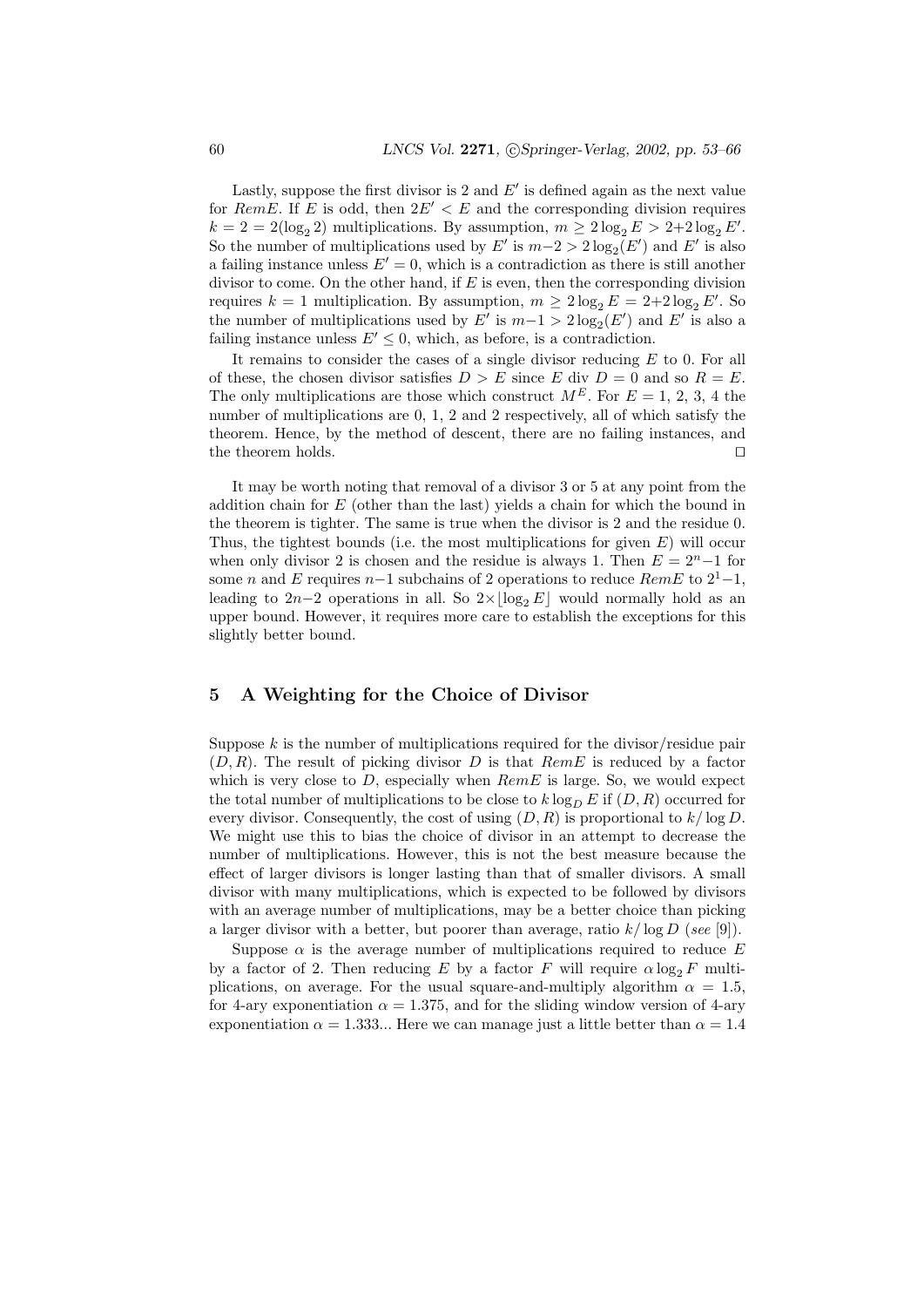with appropriate choices for the divisors<sup>1</sup>. Comparing  $(3,0)$  with  $(5,0)$  we find 3 multiplications will reduce  $E$  by a factor of 5 when (5,0) is chosen, whereas the same factor of 5 takes  $2+\alpha \log_2(5/3)$  multiplications on average if  $(3,0)$  is chosen instead. Equating these costs,  $3 = 2 + \alpha \log_2(5/3)$ , provides the cross-over point  $\alpha' = 1/\log_2(5/3) = 1.357$  at which one becomes a better choice than the other. Since  $\alpha' < \alpha$ , for speed we should choose (5,0) in preference to (3,0) although the ratios  $k/\log D$  suggested the opposite preference. In a similar way, for the expected range of  $\alpha$ , (3,0) is preferred to (5, R) for  $R \neq 0$ ; (5, R) to (3, S) for R,  $S \neq 0$ ; (3, R) to (2,1) for  $R \neq 0$ ; and (5, R) to (2,1) for  $R \neq 0$ . This yields the following order of desirability for the pairs  $(D, R)$ :

 $(2,0) < (5,0) < (3,0) < (5,1) = (5,2) = (5,3) = (5,4) < (3,1) = (3,2) < (2,1)$ So (2,0) will lead to the shortest chains, and (2,1) to the longest.

Once more we caution that this is only a better approximation than the previous one. Successive divisors are not independent, so that the above argument is not quite accurate. This is clear from an example. We consider the extreme case where divisibility by a divisor always leads to the choice of that divisor. If 5 is chosen as the divisor and its residue is 0 then its residue mod 30 was 5 or 25. Residue 5 mod 30 leads to the next residue mod 30 being 1, 7, 13, 19 or 25, and residue 25 mod 30 leads to it being 5, 11, 17, 23 or 29. Hence 5 becomes the most likely choice for the next divisor as divisibility by 2 or 3 cannot to occur. Indeed, the dependence is inherited by the next residue beyond this as well, since these residues favour 5 as the next divisor and so 5 or 25 as the following residue.

Choosing one of the three divisors with equal probability leads to an inefficient process. So we make a choice which is biased towards the better pairs  $(D, R)$ . For non-trivial reasons outlined in the penultimate section, it is less safe cryptographically to make a deterministic choice of divisor even if the exponent is modified randomly on every occasion. So 2 is not chosen whenever its residue is 0. Instead, we might use code such as the following for choosing the divisor non-deterministically. (*Random* returns a fresh random real in the range  $[0,1]$ .)

```
D := 0 :
If Random(x) < 7/8 then
    If 0 = RemE mod 2 then D := 2 else
    If 0 = RemE mod 5 then D := 5 else
    If 0 = RemE mod 3 then D := 3;
If D = 0 then
Begin
    p := Random(x);
    If p < 6/8 then D := 2 else
    If p < 7/8 then D := 3 else
                    D := 5;
End ;
```
<sup>&</sup>lt;sup>1</sup> Choose  $D = 2$  if the residue is 0, else  $D = 3$  if the residue is 0, else  $D = 5$  if the residue is 0, else  $D = 2$ . However, the probabilities of these choices need reducing to less than 1 in order to yield randomly different exponentiation schemes.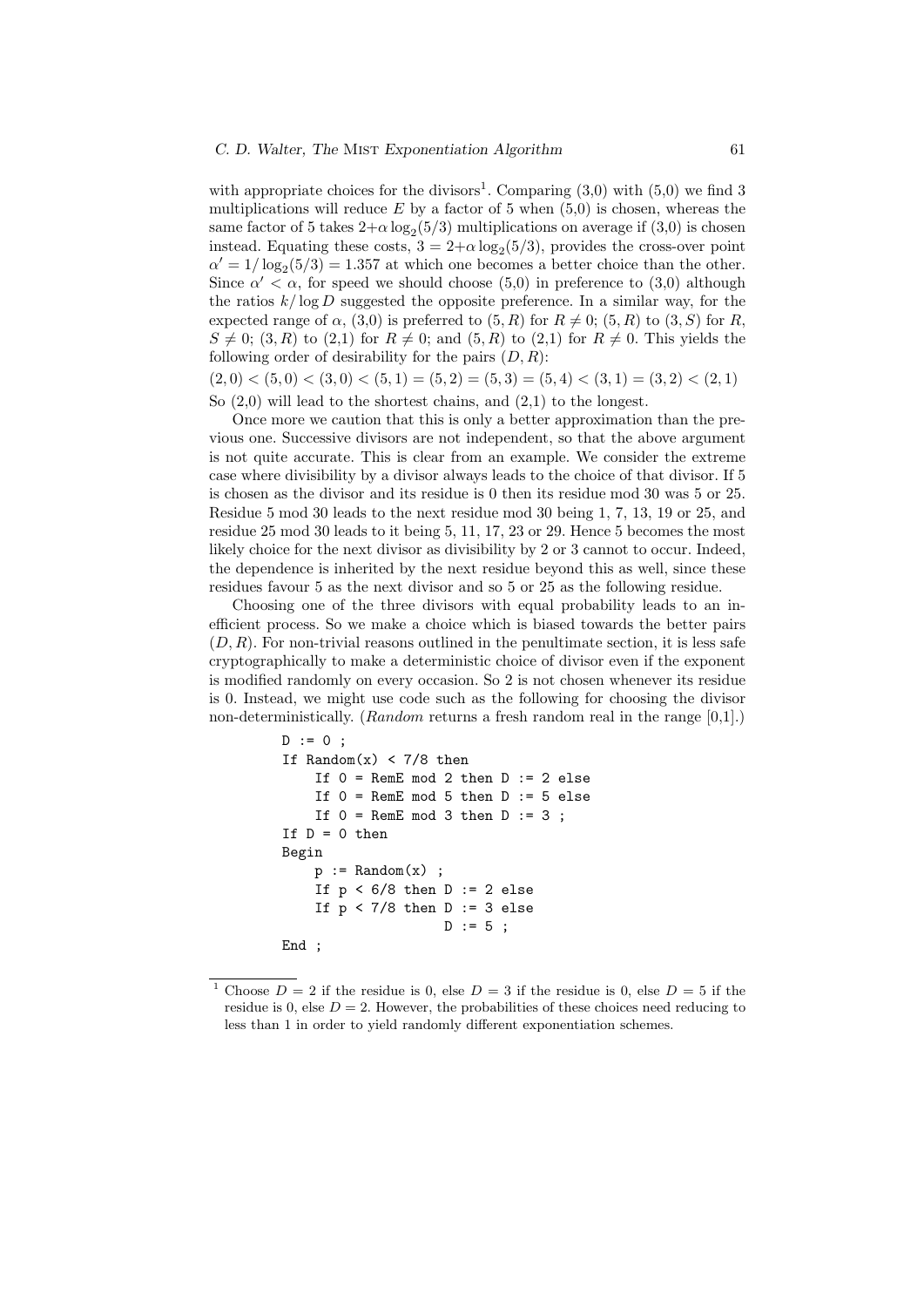The parameters, such as 6/8 and 7/8, are free for the implementor to choose, and might even be adjusted dynamically. This is the code which will be used for calculating the various parameters of interest in the rest of this article, such as  $\alpha$ , which turns out to be 1.4205 here. So a good implementation of MIST can be expected to have a time efficiency midway between the square-and-multiply and 4-ary exponentiation methods.

## 6 A Markov Process

As the successive residues of  $RemE$  mod 30 are not independent, we must study them as forming a Markov process. By forming the probability matrix of output residues against input residues and iterating a number of times, it is possible to obtain the limiting relative frequencies of the residues. These are given in Table 6.1, from which it is apparent that the residues do not occur with equal frequency, and so, as one would expect, the probabilities of divisors and divisor/residue pairs are also not what we might initially expect from the code above.

| $\theta$ | 0.02914032 |    | 0.03448691 | 2  | 0.01660770 |
|----------|------------|----|------------|----|------------|
| 3        | 0.05345146 | 4  | 0.01884630 | 5  | 0.03655590 |
| 6        | 0.02920902 | 7  | 0.04100675 | 8  | 0.02436897 |
| 9        | 0.04985984 | 10 | 0.02011853 | 11 | 0.04919923 |
| 12       | 0.02014301 | 13 | 0.04214864 | 14 | 0.03407472 |
| 15       | 0.03681055 | 16 | 0.01526795 | 17 | 0.03368564 |
| 18       | 0.03160194 | 19 | 0.03600811 | 20 | 0.03187408 |
| 21       | 0.04915191 | 22 | 0.02166433 | 23 | 0.04323007 |
| 24       | 0.03197409 | 25 | 0.02706484 | 26 | 0.03224476 |
| 27       | 0.04020936 | 28 | 0.02102305 | 29 | 0.04897205 |

Table 6.1. The limit probabilities of residues mod 30.

From this table the probability  $p_{D,R}$  of each divisor/residue pair  $(D, R)$  can be obtained as well as the probability  $p_{\sim 0}$  of selecting a divisor with a non-zero residue and the probability  $p_D$  of each divisor  $D$ :

| (D,R) |            |            |            |                 |                          |
|-------|------------|------------|------------|-----------------|--------------------------|
|       | 0.35012341 | 0.27101192 | -          | $\qquad \qquad$ | $\overline{\phantom{0}}$ |
|       | 0.18867464 | 0.02086851 | 0.02419582 | -               | -                        |
|       | 0.09792592 | 0.01202820 | 0.01060216 | 0.01227849      | 0.01229092               |

**Table 6.2.** The limit probabilities  $p_{D,R}$  of the divisor/residue pairs  $(D, R)$ 

| $p_2 = 0.62113534$ |
|--------------------|
| $p_3 = 0.23373897$ |
| $p_5 = 0.14512570$ |

Table 6.3. The limit probability  $p<sub>D</sub>$  for each divisor D.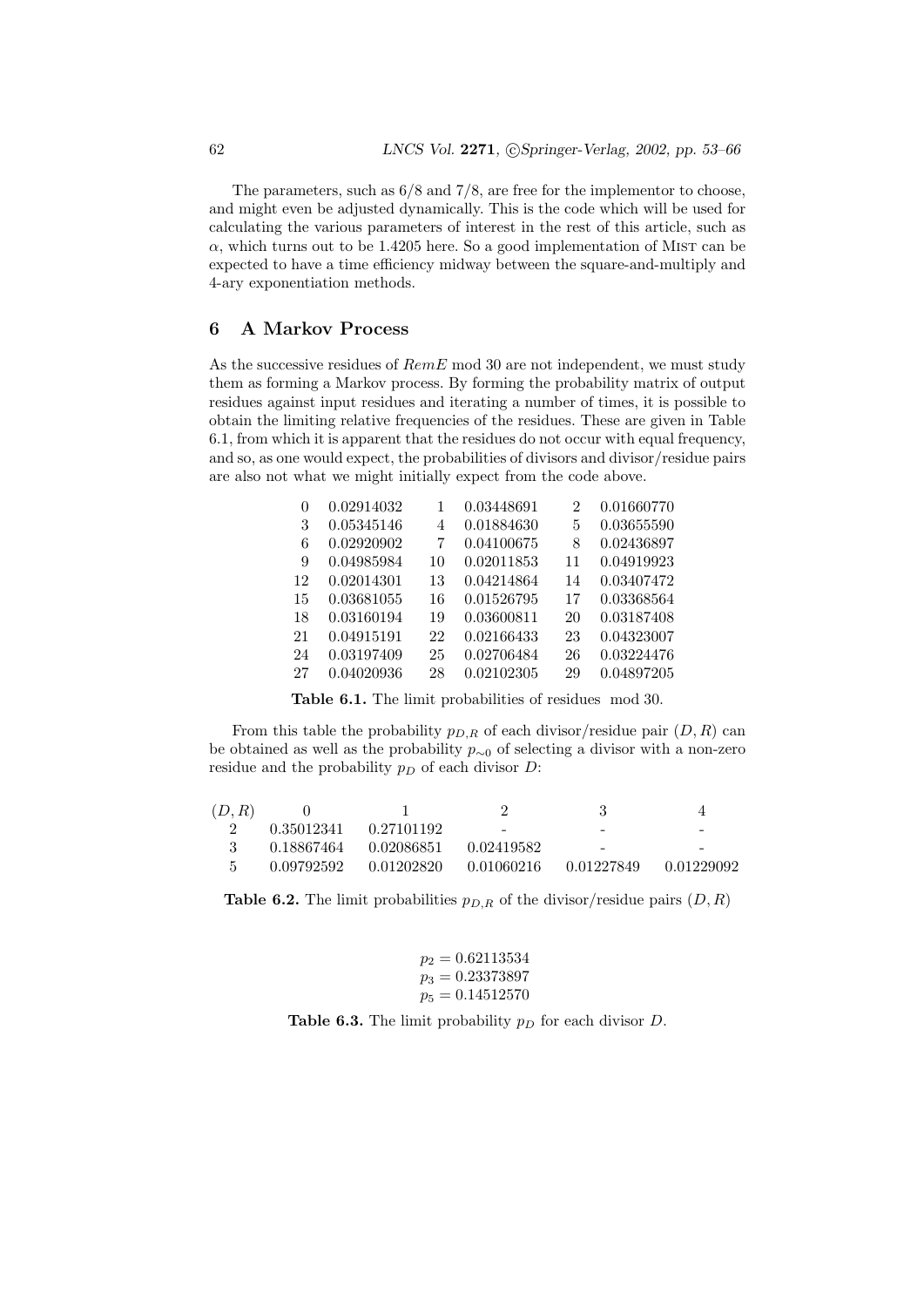## 7 Average Properties of the Addition Chain

The probabilities in the above tables are fairly accurate after only a small number of divisors have been applied. So the following results hold very closely for any exponents related to integer RSA decryption.

Theorem 7.1 The average subchain length is just under 1.89 operations per divisor as  $E \to \infty$ .

**Proof.** With probability  $p_{2,0} = 0.35012341$  the subchain has length 1, with probability  $p_{3,0}+p_{2,1} = 0.45968656$  the subchain has length 2, with probability  $p_{5,0}+p_{3,1}+p_{3,2}=0.14299025$  the subchain has length 3, and with probability  $p_{5,1}+p_{5,2}+p_{5,3}+p_{5,4} = 0.04719977$  the subchain has length 4. The average length of a subchain is therefore  $1(p_{2,0}) + 2(p_{3,0}+p_{2,1}) + 3(p_{5,0}+p_{3,1}+p_{3,2})$  +  $4(p_{5,1}+p_{5,2}+p_{5,3}+p_{5,4}) = 1.88726638.$ 

Theorem 7.2 The average number of subchains in the addition chain for E is approximately  $0.75 \times \log_2 E$  as  $E \to \infty$ .

Proof. Using the divisor probabilities listed in Table 6.3, the average decrease in size of RemE due to a single subchain is by the factor  $2^{p_2}3^{p_3}5^{p_5} = 2 \uparrow \{0.6211353 \times$  $\log_2 2 + 0.233739 \times \log_2 3 + 0.1451257 \times \log_2 5$   $\approx 2^{1.328574}$ . Hence the average number of subchains is about  $\log_{2\uparrow(1.328574)} E = 0.75268656 \times \log_2 E$ .

Theorem 7.3 The average number of operations in the addition chain for E is approximately  $1.42 \times \log_2 E$  as  $E \to \infty$ . This is about 3% above the 1.375  $\times$  log<sub>2</sub> E of the 4-ary method, and noticeably less than the  $1.5\times \log_2 E$  of the square-and-multiply method.

**Proof.** Using the results of the last two theorems, the average number of operations for the whole addition chain is approximately

 $1.88726638 \times 0.75268656 \times \log_2 E \approx 1.42052005 \times \log_2 E$ 

For small exponents  $E$  the approximations are slightly more inaccurate because modular division by the divisor produces a result which differs more from rational division. However, each subchain reduces the exponent by at least the divisor. Hence exact calculations here should yield an upper bound on the average.

Lastly, we note that the number of multiplications in the exponentiation schemes for a given exponent  $E$  does vary between different executions. The variance is usually small but depends on the method of picking divisors. Typically, the choice of divisors is restricted, as here, in order to improve efficiency, and this reduces the variance. Indeed, in the limit, deterministic choices lead to zero variance for fixed E.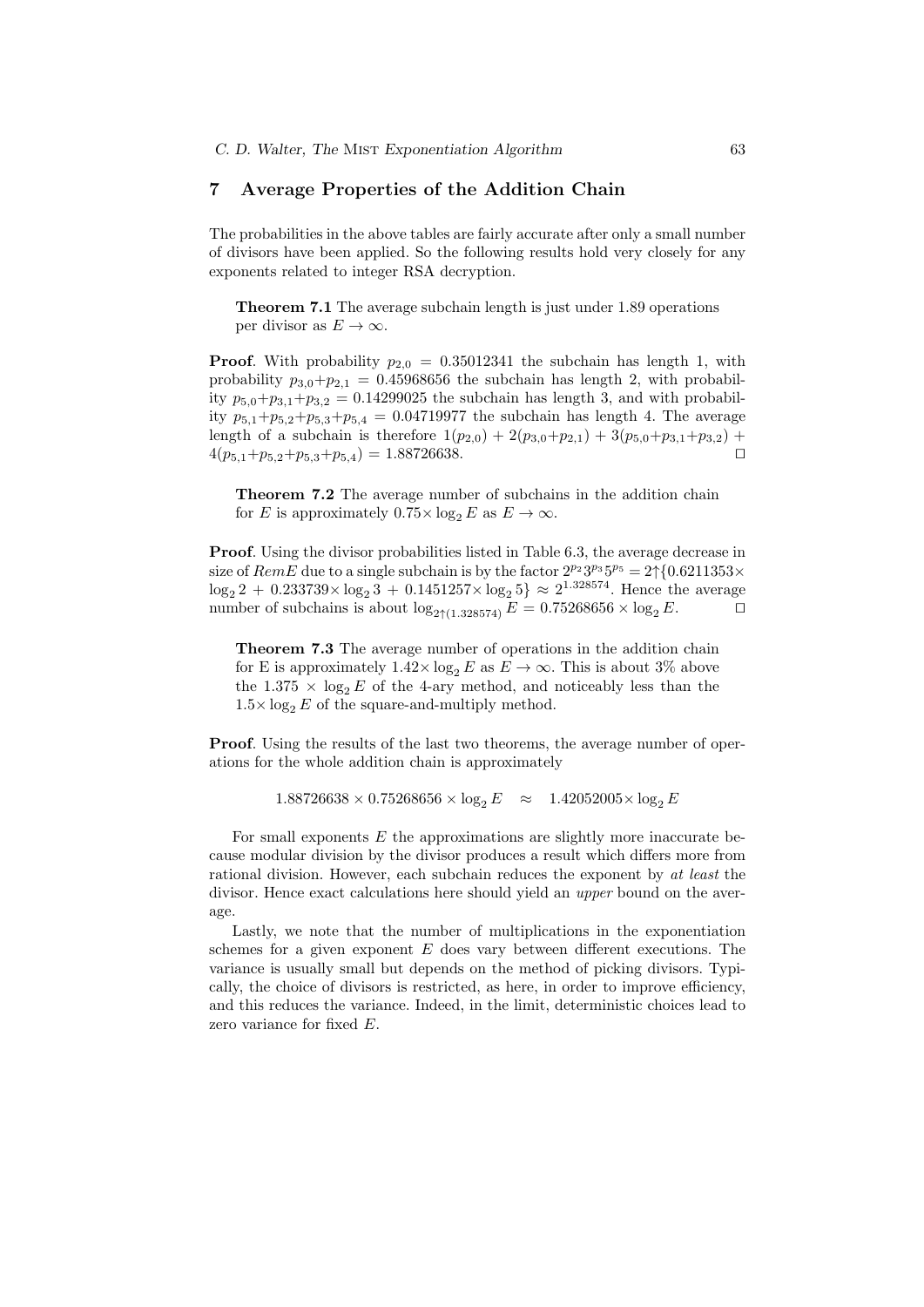## 8 Data Leakage

Because of the difficulty of successfully hiding all the differences between squaring and non-squaring multiplications, the MIST algorithm has been created in order to make it impossible to deduce the secret exponent  $E$  from leaked knowledge of the sequence of square or multiply instructions which perform an exponentiation. A detailed exposition of how easy it is to reconstruct the exponent from this and other related data is beyond the scope of this article. However, we will outline some of the issues. Fuller details will be published elsewhere.

Standard power analysis attacks [5] average traces over a number of exponentiations in order to determine information such as which operations are multiplications and which are squares. This requires the same exponentiation scheme to be used every time. However, assuming the choice of divisors does vary from one exponentiation to the next (or at least changes with sufficient frequency), such an averaging process cannot be carried out here.

Differences between squaring and multiplying are so great that one should assume that they can be correctly distinguished for a single exponentiation. In the case of the standard square-and-multiply methods, such knowledge can be translated immediately into the bit sequence for  $E$ . But here the equivalent process requires first parsing the sequence of squares and multiplies into divisor subchains in order to deduce each choice of divisor/residue pair. Then  $E$  is reconstructed by working backwards from the final value of 0. However, the subsequences are identical for various pairs, such as for  $[2, 1]$  and  $[3, 0]$ , and for  $[3, 1]$ ,  $[3, 2]$  and  $[5, 0]$ . It is easy enough to verify that these ambiguities put the number of possibilities for  $E$  far outside the limits of feasible computation, making Mist secure against such an attack. This was one reason for choosing the less obvious subchain for [2, 1] given in Table 3.1.

The m-ary and sliding windows methods of exponentiation can be defeated for a single exponentiation if the power attack described in [11] can be applied. That attack depends on identifying the re-use of multiplicands. In particular, whenever a digit  $i$  is encountered in the exponent, a multiplication is performed using the pre-computed value  $M<sup>i</sup>$ . Then careful averaging of the power trace subsections enables multiplications which involve the same power  $M^i$  to be identified, and this leads to recovery of the exponent E.

The same attack has an analogue here. Every multiplication here involves a new power of M. More precisely,  $StartM$  and  $ResultM$  represent higher powers of M every time they are updated. So the possibilities of two multiplications sharing the same multiplicand are mostly limited to local considerations. If operations which share a common argument can be identified, it usually becomes possible to determine uniquely the subchains which correspond to each divisor. Of course, a careless implementation of Mist might do this anyway: for example, if the exponentiation is halted in every iteration of the main loop while determination of the next divisor is made. However, although knowledge of argument sharing now distinguishes  $[3, 1]$ ,  $[3, 2]$  and  $[5, 0]$ , it does not distinguish  $[2, 1]$  from  $[3, 0]$ . Thus it does not necessarily determine the divisor which was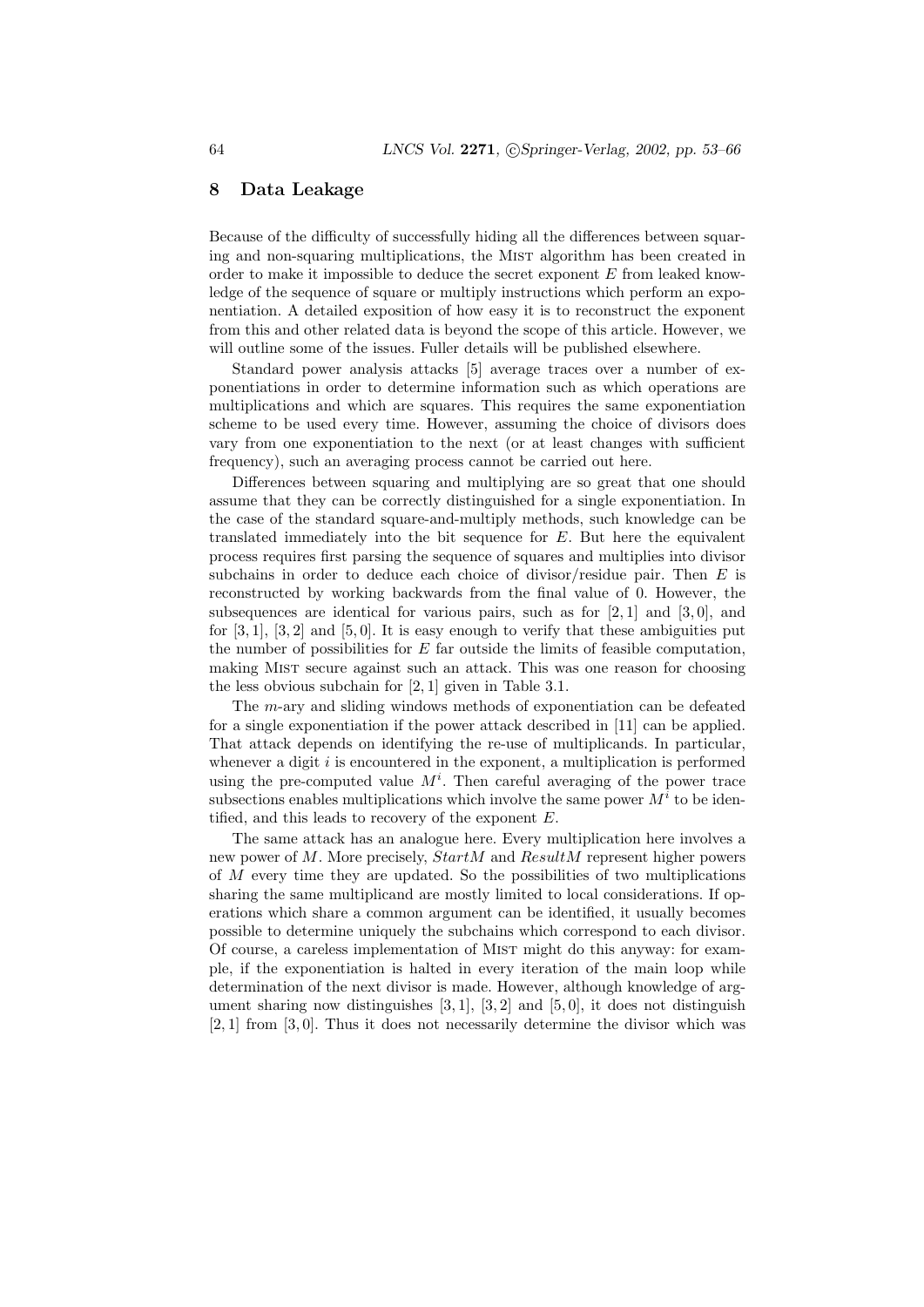chosen. A more careful estimate of the number of exponents  $E$  which satisfy all the operand sharing requirements shows that such an attack is still infeasible.

Finally, it would be nice to make deterministic choices of the divisor. In particular, one would like to pick [2, 0] when possible because of its higher efficiency. However, this is generally a bad idea, and was deliberately avoided in the code suggested in Section 5. This is because when such choices are used to prune the possible values of E which are deduced from knowledge of operand sharing, it may become feasible to recover  $E$ .

The choices of the divisor set  $\{2,3,5\}$  and the addition subchains in Table 3.1 have been made with some care to ensure such attacks as the above leave an infeasible number of values which  $E$  might be. Small divisors lead to short addition subchains and hence more ambiguity over which divisor occurred, but large divisors may lead to characteristic patterns which identify conditions under which the search tree for  $E$  can be pruned to a computationally feasible size.

## 9 Conclusion

An exponentiation algorithm "MIST" has been presented which has a variety of features which make it much more resilient to attack by differential power analysis than the normal  $m$ -ary or sliding window methods. MIST uses randomly different multiplication schemes on every run in order to avoid the averaging which is normally required for power analysis attacks to succeed. It also avoids re-using multiplicands within a single exponentiation, thereby defeating some of the more recent power analysis attacks.

There are many different ways in which to program the random selection of the so-called divisors of the algorithm. For the code presented here, about  $1.42 \log_2 E$  multiplications are required for the exponent E, thereby making it more efficient than square-and-multiply. Three read/write registers are required for storing intermediate powers, together with somewhat less memory for storing a pre-computed addition chain which determines the exponentiation scheme. Otherwise there is little extra overhead in terms of either space or time. In a processor/co-processor set-up, the additional minor computing associated with the exponent can be carried out on the processor in parallel with, and without holding up, the exponentiation on the co-processor.

As with all algorithms, poor implementation can lead to data leakage. The main sources of such weakness have been identified. In particular, divisor sets and addition subchains must be chosen carefully and a predictable choice of any divisor must be avoided.

Mist is compatible with most other blinding techniques, and independent of the methods used for other arithmetic operators. So, in conjunction with existing methods, it offers a sound basis for high specification, tamper resistant crypto-systems.